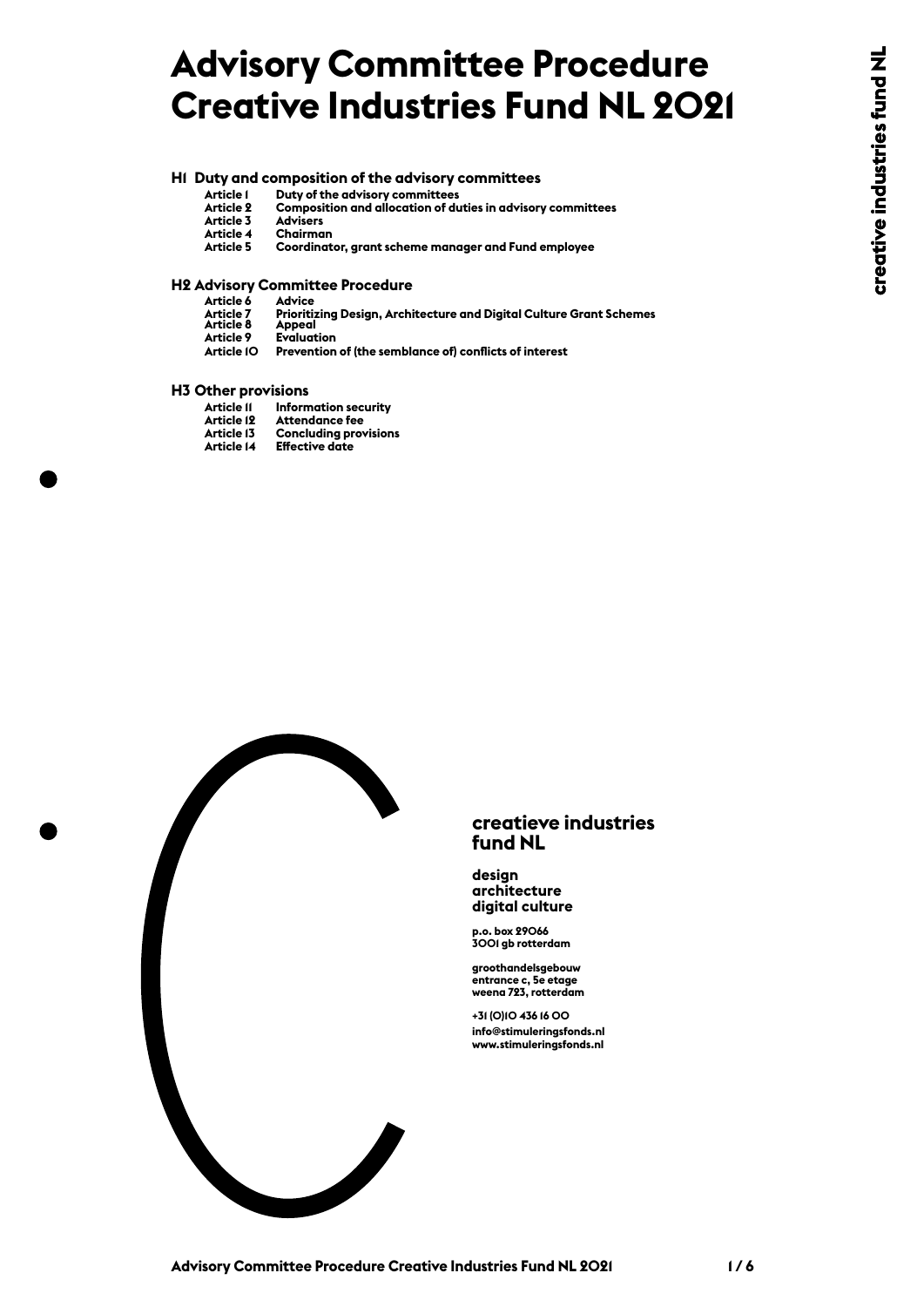## **Section 1: Duty and composition of the advisory committees**

#### **Article 1. Duty of the advisory committees**

- **1** To assess grant applications, the Creative Industries Fund NL engages independent advisory committees.
- **2** An advisory committee is responsible for giving advice to the board about whether or not to award grants to applications.
- **3** An advisory committee issues its advice based on the grant scheme in question or the open call.
- **4** An advisory committee bases its assessment of an application on the data provided by the applicant.

#### **Article 2. Composition and allocation of duties in advisory committees**

- **1** An advisory committee consists of at least one, but generally several, independent advisers who each have one vote on the assessment.
- **2** An advisory committee has a chairman who leads the meeting. The chairman does not have a vote on the assessment.
- **3** Where this procedure uses the term 'committee member' or 'committee members', this means both the advisers and the chairman.
- **4** A coordinator or grant scheme manager supervises the advisory committee on behalf of the Fund and is supported, where necessary, by one or more Fund employees.

#### **Article 3. Advisers**

- **1** Advisers are appointed by the board, based on a recommendation (after public recruitment) by an external selection committee instituted by the Fund.
- **2** As the occasion arises, the board may appoint an adviser in the interim and/or terminate an appointment.
- **3** When composing each committee, a balance is sought in terms of gender, regional spread, cultural diversity, education and field of work.
- **4** Advisers will initially be appointed for a period of one year. The appointment can be extended in the following year for up to a maximum of four years.
- **5** The Fund works with a group of advisers from which an advisory committee is composed for each meeting. It may be the case that the committee's composition within a round differs each time it meets, for example because different specialisms are needed or because the number of proposals submitted is so large that the assessment of them needs to be divided among different advisers.
- **6** The size and composition of an advisory committee will be such that it is able to provide high-quality advice on the applications presented to it.
- **7** The names and positions and/or ancillary positions of the advisers, affiliated with the grant schemes, will be published on the Fund's website.
- **8** If one adviser objects to the performance of another adviser, the adviser in question will report this to the board. A meeting with the board will then be held within four weeks.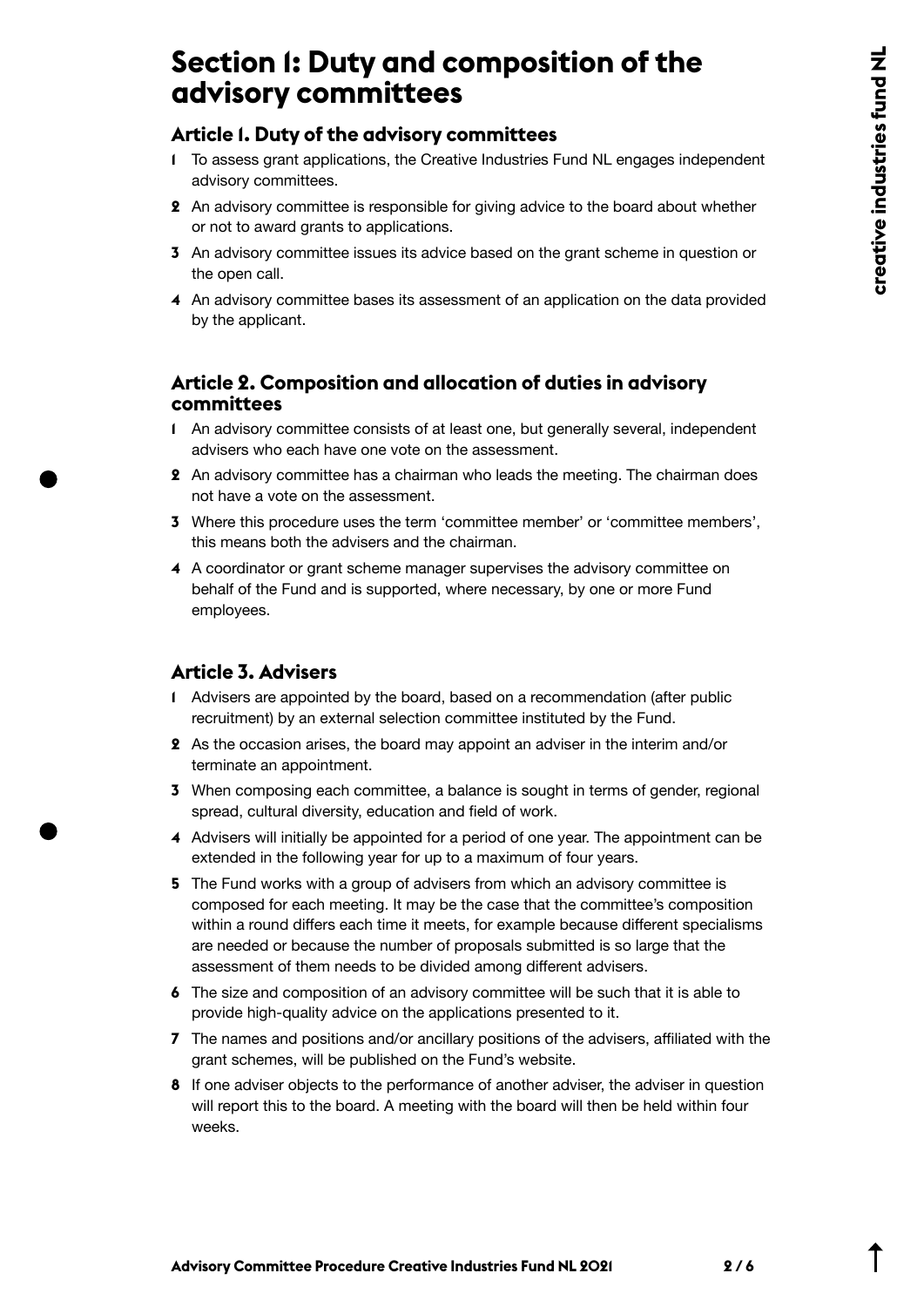#### **Article 4. Chairman**

- **1** The chairman of a committee is appointed to the position by the board.
- **2** For open calls, the role of chairman may also be assigned to a Fund employee.
- **3** The maximum term of four years also applies to the chairman. If an adviser who is already in office takes over the chairmanship, then after the maximum period of four years as adviser, the adviser may act as chairman for another two years or, after two years of committee membership, may act as a chairman for another four years.
- **4** The chairman chairs the meeting and ensures that advice is delivered based on the grant scheme, the scheme objectives or the open call.
- **5** The chairman translates the discussion held into substantiated advice and recapitulates the advisory committee's conclusions on the criteria for each application.
- **6** The chairman is unbiased and does not cast a vote on an application or a project proposal.
- **7** The chairman approves the recommendation letter as drawn up by the coordinator, with which the board is to be informed about the outcomes and course of the meeting.
- **8** In exceptional cases, such as illness or absence, another committee member may temporarily take over the chairmanship.

#### **Article 5. Coordinator, grant scheme manager and Fund employee**

- **1** A coordinator or grant scheme manager supervises the advisory committee on behalf of the Fund and is supported, where necessary, by one or more Fund employees.
- **2** For each meeting or grant round, the coordinator or grant scheme manager composes an advisory committee from the committee members.
- **3** The coordinator or grant scheme manager ensures, in collaboration with the chairman, that applications are processed consistently.
- **4** The coordinator or grant scheme manager ensures that the advisory committee's discussion leads to substantiated advice which is in line with the applicable grant scheme or open call. The coordinator assesses, if necessary, whether the substantiation is sufficient to be able to draw up the advice or selection report.
- **5** The coordinator or grant scheme manager ensures that the applications' budgets are reasonable. If the coordinator or grant scheme manager is of the opinion that the budgets need to be reviewed or adjusted, this must be communicated to the advisory committee in a timely manner. If such cases arise, the coordinator or grant scheme manager informs the board of this.
- **6** Per round, the coordinator or grant scheme manager reports the outcome and the main findings to the board by means of an recommendation letter.
- **7** The coordinator or grant scheme manager draws up a report of the yearly evaluation by the committee and shares this report with the committee members and the board.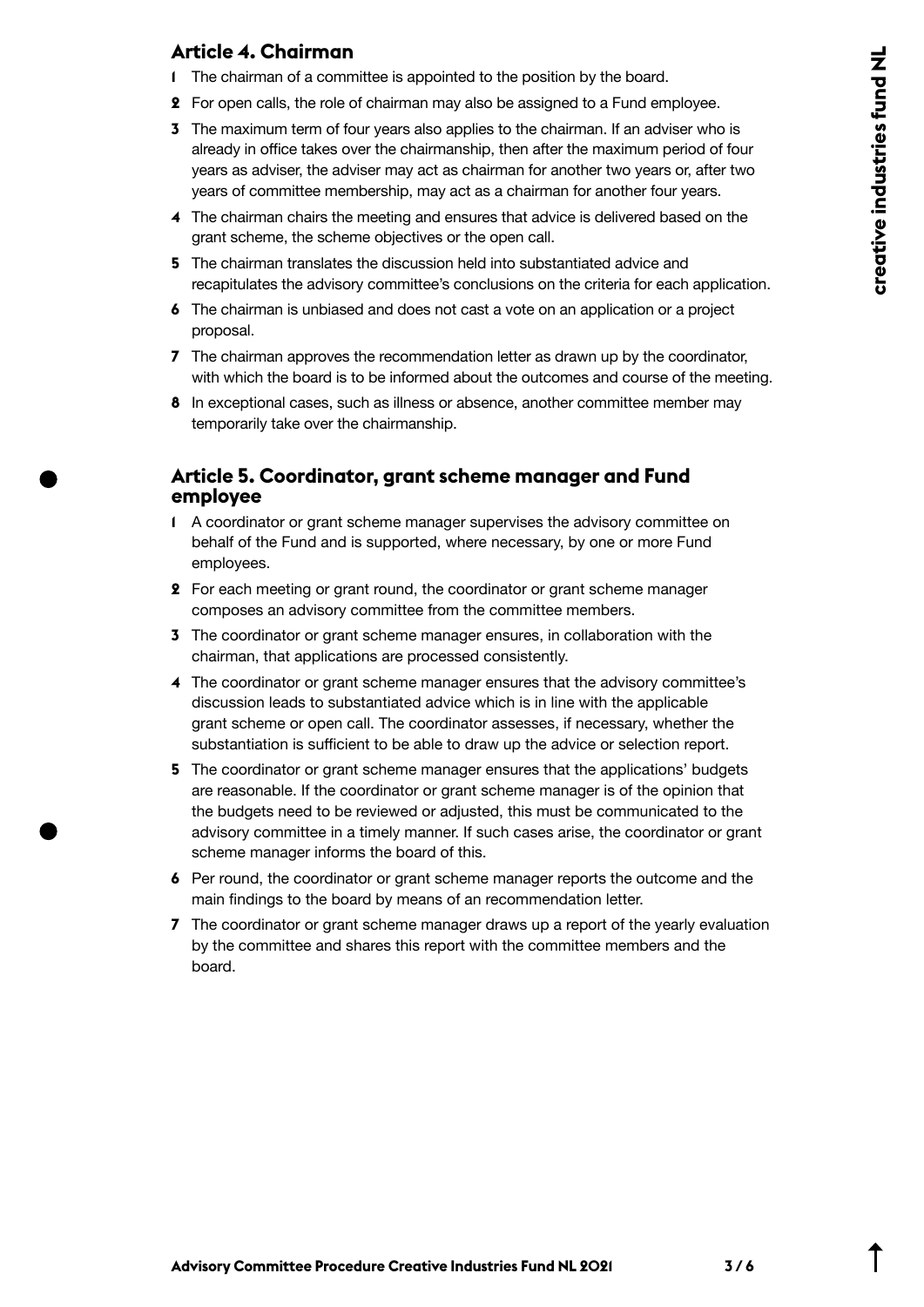## **Section 2: Advisory Committee Procedure**

### **Article 6. Advice**

- **1** The advisers receive the applications and the relevant score sheets digitally no later than one week prior to the meeting.
- **2** One or two first readers are assigned per application within the committee. This adviser or these advisers will be informed in a timely manner of the applications for which they are to act as first reader. During the meeting they will be allowed to speak first and will introduce the application.
- **3** The advisers assess the applications prior to the meeting, giving scores per criterion on a five-point scale: 1. unsatisfactory; 2. moderate; 3. satisfactory; 4. good; 5. very good. The manner of scoring may differ for specific schemes and open calls. If so, this will be communicated via the website.
- **4** The advisers will submit their scores per criterion prior to the meeting and a general score based on the average of the scores per criterion to the Fund.
- **5** The coordinator or Fund employee enters the average score for each proposal in an overview document. These initial scores will be the starting point for discussing the substance of the proposal in the committee meeting.
- **6** The advisers will be given the opportunity to adjust their score per criterion based on the substantive discussion
- **7** Together with the committee members and based on the final scores *and* the substantive discussion, the chairman determines whether the committee comes out with positive or negative advice.
- **8** For the advice to be positive, the average of the final scores of all advisers together must be 3 or higher.
- **9** The advisory committee may, if it sees reason to do so, deliver substantiated advice to the board about the amount of the grant to be awarded.
- **10** Proposals that are positively assessed will be ranked based on the final scores. If no written substantiated advice is drawn up per application, the proposals that are assessed negatively will also be ranked.

#### **Article 7. Prioritizing Design, Architecture and Digital Culture Grant Schemes**

The procedure described below will be applied to these grant schemes, in addition to the assessment methodology described in the Design, Architecture and Digital Culture Grant Schemes. This procedure only applies to positively assessed proposals with an equal score which have to be prioritized by the committee members when the grant ceiling is reached with these proposals.

**1** If, based on the average final score, applications end up on the priority list with the same score, and the grant ceiling is reached with these applications, then these applications with the same score will be prioritized as follows:

**a.** the equally scored proposals will first be prioritized based on the score given to the criterion 'contribution and significance to the area of expertise';

**b.** those proposals that then still have the same score will be prioritized based on the score given to the criterion 'the artistic value of the project';

**c.** if there are then still proposals with the same score, priority is given to the proposal that contributes the most to diversity and inclusion within the particular grant scheme's field of work.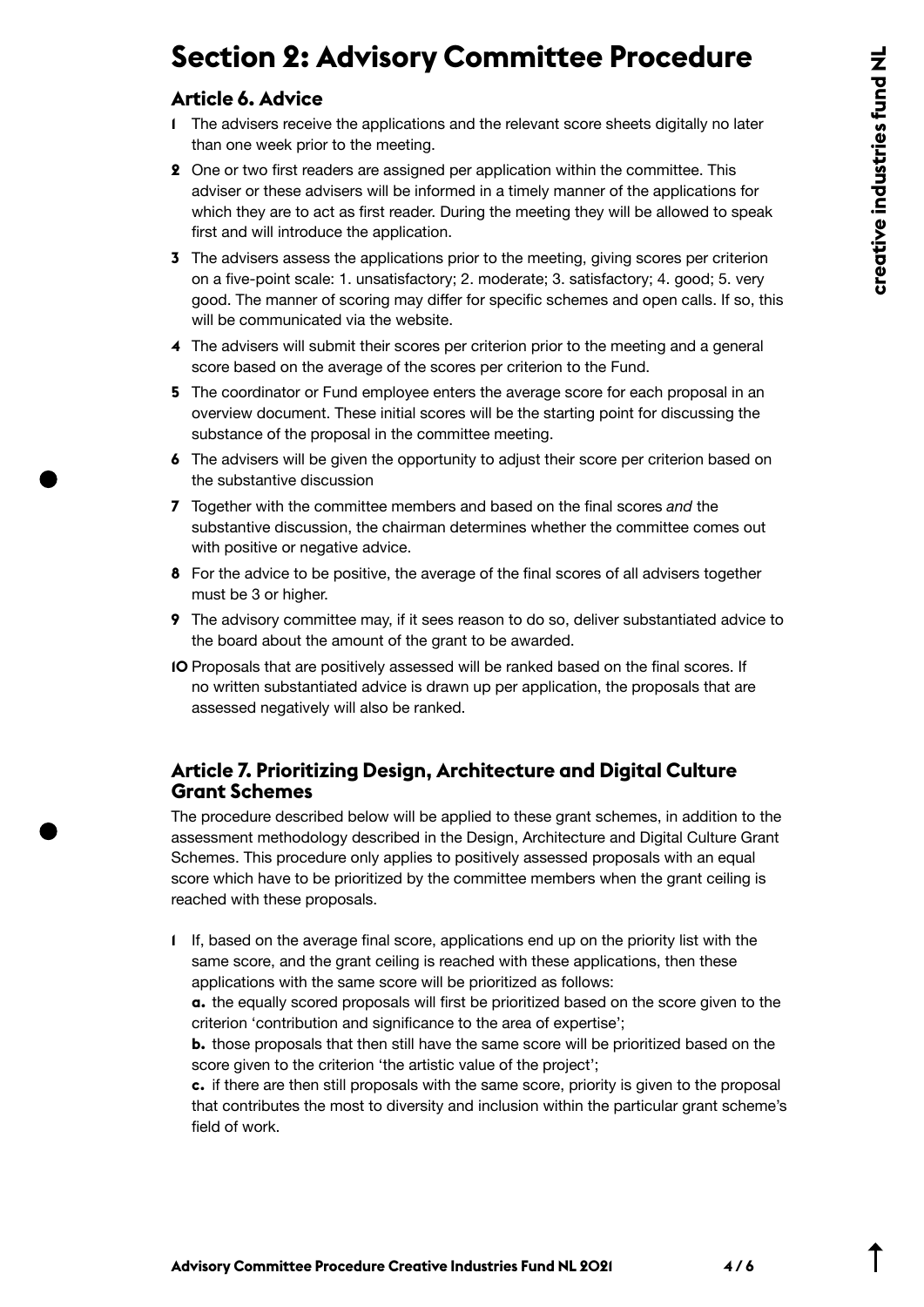#### **Article 8. Appeal**

The appeal committee affiliated with the Creative Industries Fund NL can request a second advice, which may or not be specified, with respect to a notice of appeal filed with it. In that case, the advisory committee will, at the review committee's request, deliver its advice to the review committee or the board.

#### **Article 9. Evaluation**

- **1** Every year, the advisory committee conducts an evaluation in the presence of the board and/or head of grants. The coordinator or grant scheme manager collects relevant information for this purpose. Following on from this, the advisory committee discusses the trends and gaps in applications and grant provisions compared to the objectives and scope of the grant scheme in question and the advice procedure.
- **2** The report on the evaluation will be submitted to the board.

#### **Article 10. Prevention of (the semblance of) conflicts of interest**

- **1** A committee member will always make sure that the semblance of prejudice is avoided.
- **2** If a committee member and an applicant are indirectly involved with or related to each other, then this adviser will abstain from giving advice about the application in question. If this relates to the chairman, the chairman's role for processing the file in question will be taken over by another committee member.
- **3** If a business interest is at stake or if a committee member is otherwise directly involved in the grant application, or if a family member up to twice removed, or somebody with whom the adviser has a long-term relationship is involved in the application, the adviser may not take part in the advisory committee's entire round.
- **4** Committee members will be excluded from processing a certain round if they personally want to submit an application to the grant scheme in which they are involved. When the application is awarded, committee members will not be convened to the advisory committee during the course of the subsidized project.

## **Section 3. Other provisions**

#### **Article 10. Information security**

- **1** Advisory committee members do not provide information about applications or project proposals to third parties.
- **2** Advisory committee members are to destroy the files the Fund sends them within three weeks of the advisory committee's meeting and remove them from their devices.
- **3** A committee member is obliged to report an incident or breach or suspected incident or breach of the information security, a possible data leak or the loss or theft of devices promptly (within 4 hours) in an email to [privacy@stimuleringfonds.](mailto:privacy%40stimuleringfonds.nl?subject=) [nl](mailto:privacy%40stimuleringfonds.nl?subject=). The information provided will be treated confidentially.

#### **Article 12. Attendance fee**

- **1** Committee members receive an attendance fee. This is built up of an allowance for the investment of time for preparing (a reading fee), an hourly allowance for the meetings and a travel allowance.
- **2** The rates will be laid down in the appointment letter and may differ depending on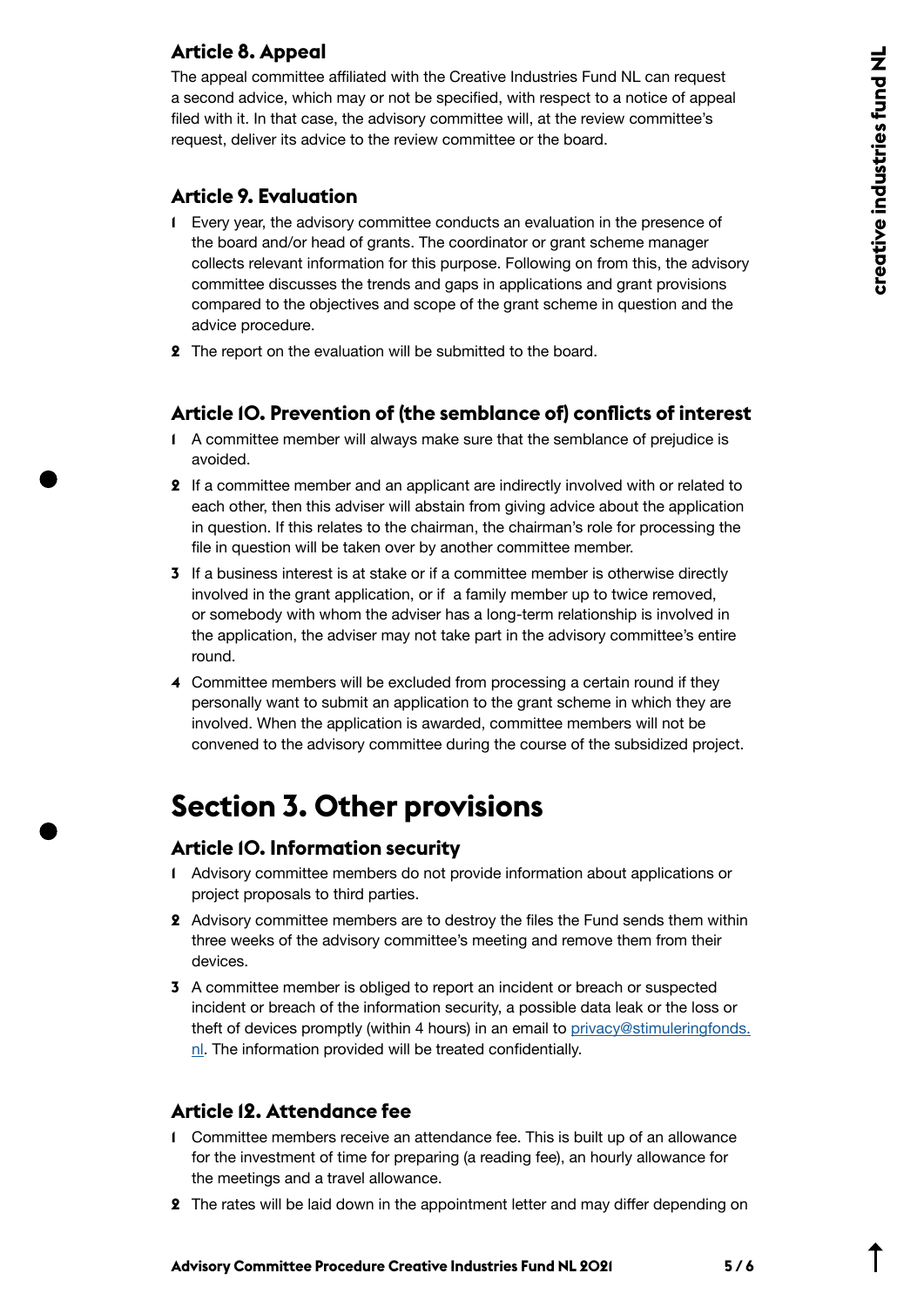the type of grant scheme or open call.

**3** The Fund strives to pay the attendance fees three times a year on an invoicing basis. Committee members will receive an overview of their activities in advance.

#### **Article 13. Concluding provisions**

- **1** This description of the Creative Industries Fund NL's committee procedure will be provided to all the Fund's chairmen and committee members and to the candidate-members nominated for appointment, prior to their appointment.
- **2** Prior to their appointment, advisers are asked to study the application of the following codes within their advisory position more closely: [Diversity & Inclusion Code](https://codedi.nl/wp-content/uploads/2020/08/Code-Diversiteit-en-Inclusie-Digitoegankelijk.pdf)  [Fair Practice Code](https://fairpracticecode.nl/nl)  [Governance Code Culture](https://bij.cultuur-ondernemen.nl/governance-code-cultuur/principe/introductie) Code of Conduct for Cultural Funds

Any information regarding non-compliance with these codes or other information relating to the integrity of an applicant or a party involved in an application, can always be shared outside the plenary committee meeting with the Fund through the coordinator or grant scheme manager. The Fund will carefully deal with any reports and will only discuss matters with the party concerned when it sees cause to do so. Not complying with the codes may have consequences for the grant provision. The Fund would like to emphasize that if this involves possible criminal offences, it will always act according to the law.

- **3** This description of the committee procedure will be published on the Creative Industries Fund NL's website [www.stimuleringsfonds.nl.](http://www.stimuleringsfonds.nl)
- **4** In the event of a lack of clarity or where interpretation is necessary, the text of the Creative Industries Fund NL's grant schemes published in the Staatscourant will prevail over this description of the Creative Industries Fund NL's committee procedure.

#### **Article 14. Effective date**

This description of the Creative Industries Fund NL's committee procedure will be effective from the moment of publication on the website, the date on which all earlier descriptions about the procedure, board instructions or howsoever called, will lapse.

*Drawn up in Rotterdam, 16 Aprll 2021* 

*S. Groeneveld MA-MBA, Executive-Director*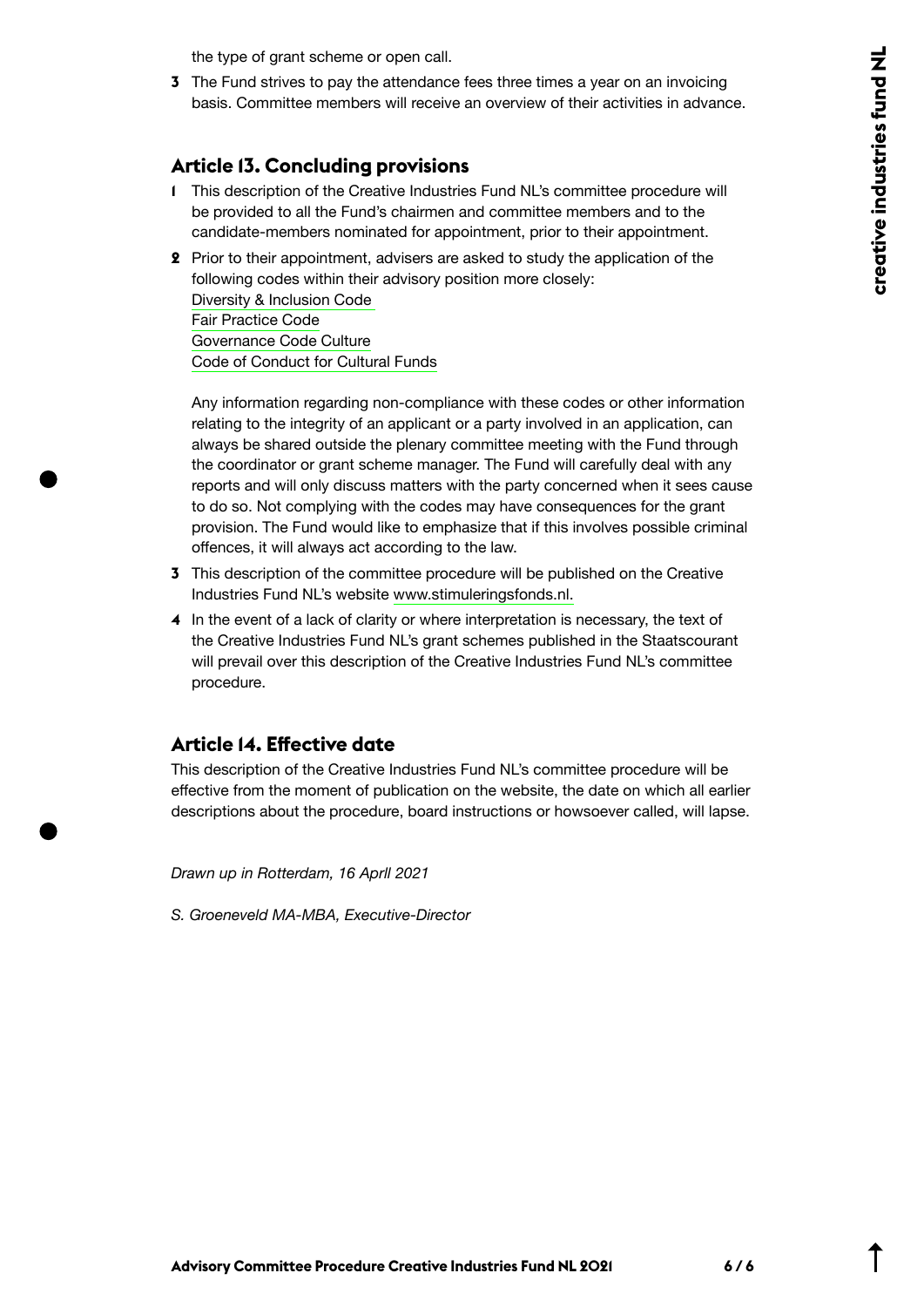#### **Explanatory notes to the criteria for Architecture, Design and Digital Culture**

The Fund presents applications that meet all the formal requirements to be eligible for a grant to an independent advisory committee. When assessing an application for a project grant, the advisory committee applies the criteria specified below. For starting grants, slightly different criteria apply. Therefore, be sure to read the grant scheme carefully.

#### **a. The artistic value of the project**

This criterion's application strongly depends on the context. The committees take into account the design challenges connected to the various disciplines/subdisciplines, the circumstances in which the applicant works and the proposal's approach.

#### Design

When assessing the artistic value, the relationship between the project's form and substance is examined. What is the substantive objective or principle and how does this translate into research, a design challenge, form or another medium? If the application is submitted by a maker, the committee looks at how the project fits in the personal practice or portfolio and at similar expressions within the genre or area of expertise. If the application is a presentation, event or publication, the artistically relevant principles and the curator, author or programme maker's contemplation of the area of expertise is examined. The committee looks at the step the applicant intends to take with the new project.

#### **Architecture**

When assessing the artistic value of a project, the central issue, and how the design adds creative and cultural value in approaching that issue, is examined. Depending on the project's perspective, this criterion may also relate to the extent to which the proposal contributes to the applicant's artistic and professional development. If the application is more contemplative in character, the curator's choices and/or the programme's guiding principles are examined. The cultural scope of a project may also be examined and set against more commercially driven objectives.

#### Digital Culture

When assessing the artistic value, the relationship between the project's form and substance is examined and in that context the significance of the digital, virtual and/or technological component. How has the project's goal, theme or issue been translated into an interesting form? If the application is submitted by a maker, the committee looks at similar expressions within the genre or area of expertise and compares the portfolio of that maker with them. It looks at the step the applicant intends to take with the new project. If the application is more contemplative in character, the curator's choices and/or the programme's guiding principles are examined. The cultural scope of a project may also be examined and set against more commercially driven objectives.

#### **b. The significance of the selected theme and issue to the area of expertise**

This criterion scrutinizes how the proposal is positioned with respect to existing knowledge within the area of expertise and the extent to which it adds value. Is the proposal a response to a familiar or topical issue, or not? Does it ask any unexpected and relevant questions or discuss new perspectives? Does it question prevailing ways of thinking and procedures or does it build on them? How and which course is taken to look for new knowledge and what are the expected results and insights?